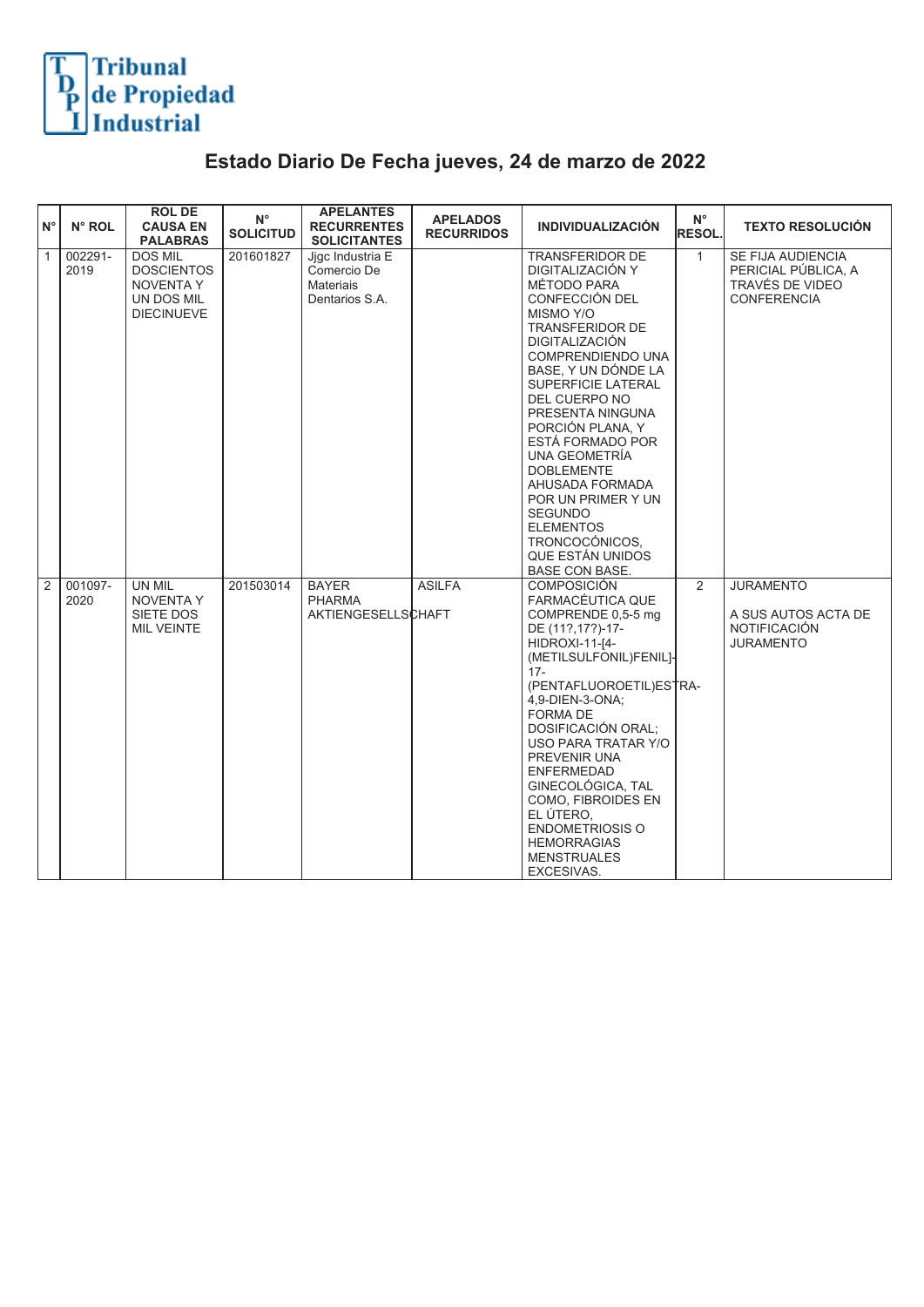| $N^{\circ}$ | N° ROL          | <b>ROL DE</b><br><b>CAUSA EN</b><br><b>PALABRAS</b>                                       | $N^{\circ}$<br><b>SOLICITUD</b> | <b>APELANTES</b><br><b>RECURRENTES</b><br><b>SOLICITANTES</b> | <b>APELADOS</b><br><b>RECURRIDOS</b> | <b>INDIVIDUALIZACIÓN</b>                                                                                                                                                                                                                                                                                                                                                                                                                                                                                                                        | $N^{\circ}$<br><b>RESOL.</b> | <b>TEXTO RESOLUCIÓN</b>                                                                                                                                                                                                                                                                            |
|-------------|-----------------|-------------------------------------------------------------------------------------------|---------------------------------|---------------------------------------------------------------|--------------------------------------|-------------------------------------------------------------------------------------------------------------------------------------------------------------------------------------------------------------------------------------------------------------------------------------------------------------------------------------------------------------------------------------------------------------------------------------------------------------------------------------------------------------------------------------------------|------------------------------|----------------------------------------------------------------------------------------------------------------------------------------------------------------------------------------------------------------------------------------------------------------------------------------------------|
| 3           | 001264-<br>2020 | UN MIL<br><b>DOSCIENTOS</b><br><b>SESENTA Y</b><br><b>CUATRO DOS</b><br><b>MIL VEINTE</b> | 201701593                       | <b>ERIEZ</b><br>MANUFACTURING<br>CO.                          |                                      | <b>SISTEMA PARA</b><br><b>CONCENTRAR</b><br>MEZCLAS DE<br><b>PARTÍCULAS</b><br>HIDRÓFOBAS E<br>HIDRÓFILAS EN UN<br>MEDIO FLUIDO, QUE<br><b>COMPRENDE: UNA</b><br>CÁMARA DE<br>SEPARACIÓN CON<br>DOS O MÁS<br><b>COMPARTIMIENTOS</b><br>DE PROCESAMIENTO<br>EN SERIE, UN<br>COLECTOR PARA LA<br>INTRODUCCIÓN DE<br>AGUA DE OSCILACIÓN,<br>UN LAVADOR DE<br><b>REBOSE POR ENCIMA</b><br>DE LA CÁMARA DE<br>SEPARACIÓN, Y UN<br>COMPARTIMIENTO DE<br><b>DESHIDRATACIÓN</b><br>BAJO LA CÁMARA DE<br>SEPARACIÓN;<br>MÉTODO PARA<br>CONCENTRAR MEZCLA | $\mathbf{1}$                 | AGRÉGUESE A SUS<br>AUTOS COMPROBANTE<br>DE TRANSFERENCIA<br>POR HONORARIO<br><b>PERICIAL</b>                                                                                                                                                                                                       |
| 4           | 001387-<br>2020 | UN MIL<br><b>TRECIENTOS</b><br><b>OCHENTA Y</b><br>SIETE DOS<br><b>MIL VEINTE</b>         | 201400949                       | PIONEER HI-<br><b>BRED</b><br>INTERNATIONAL.<br>INC.          |                                      | <b>METODO PARA</b><br><b>AUMENTAR LA</b><br>PRODUCCION DE<br>SEMILLA DE MAIZ<br><b>HIBRIDA QUE</b><br><b>COMPRENDE TRATAR</b><br>EL CAMPO CON UN<br><b>MEDIO DE</b><br>DEFOLIACION.                                                                                                                                                                                                                                                                                                                                                             | 2                            | CÓDIGO C/2022/004439: A<br>LO PRINCIPAL: TENGASE<br>POR ANUNCIADO; AL<br>PRIMER OTROSI: COMO<br>SE PIDE, A LA SOLICITUD<br>DE ALEGATO POR<br>VIDEOCONFERENCIA; AL<br><b>SEGUNDO OTROSI:</b><br>TENGASE PRESENTE.<br>M.M.R. DESÍGNESE<br>PERITO A DON PABLO<br>CAÑON AMENGUAL,<br><b>BIOQUÍMICO</b> |
| 5           | 001403-<br>2020 | UN MIL<br><b>CUATROCIENTOS</b><br>TRES DOS<br>MIL VEINTE                                  | 201402225                       | <b>BAXALTA GMBH</b><br>y BAXALTA<br><b>INCORPORATED</b>       | <b>ASILFA AG</b>                     | <b>METODO PARA</b><br><b>ELABORAR</b><br><b>COMPOSICION</b><br>ENRIQUECIDA EN<br><b>INMUNOGLOBULINAS A</b><br>PARTIR DE PLASMA<br>QUE COMPRENDE CO-<br>PRECIPITACIÓN DE<br>INMUNOGLOBULINAS Y<br>ALFA-1-ANTITRIPSINA<br>(A1PI); METODO PARA<br><b>TRATAR DEFICIENCIA</b><br>INMUNE,<br><b>ENFERMEDAD</b><br>INFLAMATORIA,<br><b>ENFERMEDAD</b><br><b>AUTOINMUNE O</b><br>INFECCIÓN AGUDA.                                                                                                                                                       | 2                            | CÓDIGO C/2022/004402: A<br>LO PRINCIPAL: TENGASE<br>POR ANUNCIADO; AL<br>OTROSI: COMO SE PIDE,<br>A LA SOLICITUD DE<br>ALEGATO POR<br>VIDEOCONFERENCIA.<br>SE CITA A LAS PARTES A<br>UN COMPARENDO DE<br>ESTILO PARA LA<br><b>DESIGNACIÓN DEL</b><br><b>PERITO</b>                                 |
| 6           | 001537-<br>2020 | UN MIL<br><b>QUINIENTOS</b><br><b>TREINTA Y</b><br>SIETE DOS<br>MIL VEINTE                | 201600657                       | <b>FMC</b><br><b>CORPORATION</b>                              |                                      | <b>COFORMULACIONES</b><br>DE BIFENTRINA CON<br><b>AGENTES DE</b><br>PROTECCIÓN DE<br><b>CULTIVOS DE ALTO</b><br>PUNTO DE FUSIÓN<br>PARA USO CON<br><b>FERTILIZANTES</b><br>LÍQUIDOS.                                                                                                                                                                                                                                                                                                                                                            | $\mathbf{1}$                 | CÓDIGO C/2022/004377: A<br>LO PRINCIPAL: COMO SE<br>PIDE A LA SOLICITUD DE<br>ALEGATO POR<br>VIDEOCONFERENCIA; AL<br>OTROSI: TENGASE POR<br>ANUNCIADO.                                                                                                                                             |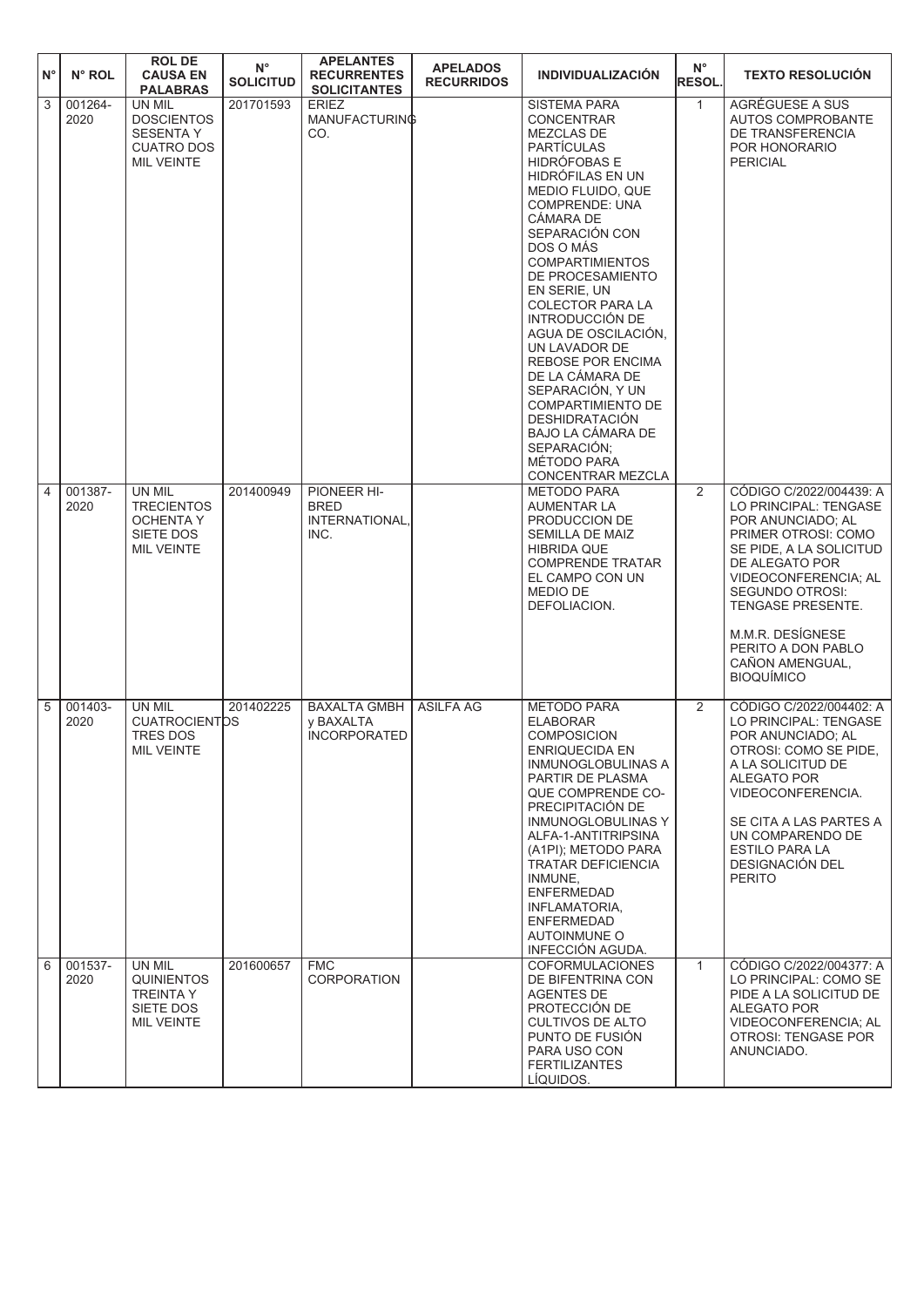| $N^{\circ}$    | N° ROL             | <b>ROLDE</b><br><b>CAUSA EN</b><br><b>PALABRAS</b>                                | $N^{\circ}$<br><b>SOLICITUD</b> | <b>APELANTES</b><br><b>RECURRENTES</b><br><b>SOLICITANTES</b> | <b>APELADOS</b><br><b>RECURRIDOS</b>                                                      | <b>INDIVIDUALIZACIÓN</b>                                                                                                                                                                                                                                                                                                                                                                                                                                    | $N^{\circ}$<br><b>RESOL.</b> | <b>TEXTO RESOLUCIÓN</b>                                                                                                                                                                                                                                                                                                                                                     |
|----------------|--------------------|-----------------------------------------------------------------------------------|---------------------------------|---------------------------------------------------------------|-------------------------------------------------------------------------------------------|-------------------------------------------------------------------------------------------------------------------------------------------------------------------------------------------------------------------------------------------------------------------------------------------------------------------------------------------------------------------------------------------------------------------------------------------------------------|------------------------------|-----------------------------------------------------------------------------------------------------------------------------------------------------------------------------------------------------------------------------------------------------------------------------------------------------------------------------------------------------------------------------|
| 7              | 001539-<br>2020    | UN MIL<br><b>QUINIENTOS</b><br><b>TREINTA Y</b><br><b>NUEVE DOS</b><br>MIL VEINTE | 201500418                       | <b>OPKO</b><br>PHARMACEUTICALISDUSTRIAL DE<br>LLC.            | <b>ASOCIACIÓN</b><br><b>LABORATORIOS</b><br>AG.,<br><b>LABORATORIOS</b><br>RECALCINE S.A. | <b>FORMULACION</b><br>ACUOSA TOPICA QUE<br><b>COMPRENDE UN</b><br><b>FARMACO</b><br>FARMACÉUTICOS ANTIANGIOGENICO<br>QUE ES UN<br><b>ANTICUERPO ANTI-</b><br><b>VEGF Y UN LIPOSOMA</b><br>FORMADO DE UN<br>LIPIDO A BASE DE<br>PEG; SU USO EN EL<br>TRATAMIENTO DE UNA<br>ENFERMEDAD O<br><b>CONDICION</b><br>RELACIONADA CON<br>VEGF; Y METODO<br>PARA TRATAR<br>CANCER, PSORIASIS Y<br>EDEMA MACULAR<br>DIABETICO, ENTRE<br><b>OTRAS</b><br>ENFERMEDADES. | $\mathbf{1}$                 | CODIGO C/2022/004440: A<br>LO PRINCIPAL: TENGASE<br>POR ANUNCIADO: AL<br>OTROSI: COMO SE PIDE<br>A LA SOLICITUD DE<br>ALEGATO POR<br><b>VIDEOCONFERENCIA</b>                                                                                                                                                                                                                |
| $\overline{8}$ | 000043-<br>2022    | <b>CUARENTA Y</b><br><b>TRES DOS</b><br>MIL VEINTE Y<br><b>DOS</b>                | 1402324                         | <b>JULIO ANTONIO</b><br><b>IBARRA DEL</b><br><b>RIO</b>       |                                                                                           | APRENDEMAGIA.CL                                                                                                                                                                                                                                                                                                                                                                                                                                             | 2                            | CODIGO C/2022/004466:<br>COMO SE PIDE, A LA<br>SOLICITUD DE ALEGATO<br><b>POR</b><br>VIDEOCONFERENCIA.EL<br>CODIGO C/2022/004412:<br><b>TENGASE POR</b><br><b>ANUNCIADO</b><br><b>SENTENCIA</b><br><b>REVOCATORIA</b>                                                                                                                                                       |
| $\sqrt{9}$     | 000180-<br>2022    | <b>CIENTO</b><br><b>OCHENTA</b><br>DOS MIL<br>VEINTE Y<br><b>DOS</b>              | 1404469                         | ENVÍA MT SpA                                                  |                                                                                           | <b>ENVIA MT</b>                                                                                                                                                                                                                                                                                                                                                                                                                                             | $\mathbf{1}$                 | CODIGO: 4434:<br>SOLICITESE ANTE QUIEN<br><b>CORRESPONDA: EN</b><br><b>CUANTO A LA</b><br>DEVOLUCION DEL<br>EXPEDIENTE: COMO SE<br>PIDE, UNA VEZ VENCIDO<br>EL PLAZO LEGAL DEL<br>RECURSO CASACION EN<br>EL FONDO QUE<br>PROCEDE EN ESTE<br>CASO, EN CUANTO A LA<br>DEVOLUCION DE LA<br>SUMA CONSIGNADA: NO<br>HA LUGAR, SOLICITESE<br>POR EL SISTEMA DE<br>PAGO EN LINEA.  |
|                | 10 000262-<br>2022 | <b>DOSCIENTOS</b><br><b>SESENTA Y</b><br>DOS DOS MIL<br><b>VEINTEY</b><br>DOS.    | 1320479                         | ENEL S.p.A                                                    | <b>EMPRESA</b><br>NACIONAL DE<br><b>ENERGIA ENEX</b><br>S.A.                              | <b>ENEX</b>                                                                                                                                                                                                                                                                                                                                                                                                                                                 | $\overline{2}$               | CODIGO C/2022/004450:<br>TENGASE PRESENTE LA<br>DELEGACIONCODIGO<br>C/2022/004451: A LO<br>PRINCIPAL: TENGASE<br>POR ANUNCIADO; AL<br>OTROSI: COMO SE PIDE,<br>A LA SOLICITUD DE<br>ALEGATO POR<br>VIDEOCONFERENCIA.CODIGC<br>C/2022/004467: COMO SE<br>PIDE, A LA SUSPENSION<br>SOLICITADA.<br>REITERESE DECRETO DE<br>AUTOS EN RELACION<br>POR CAMBIO ESTADO<br>PROCESAL. |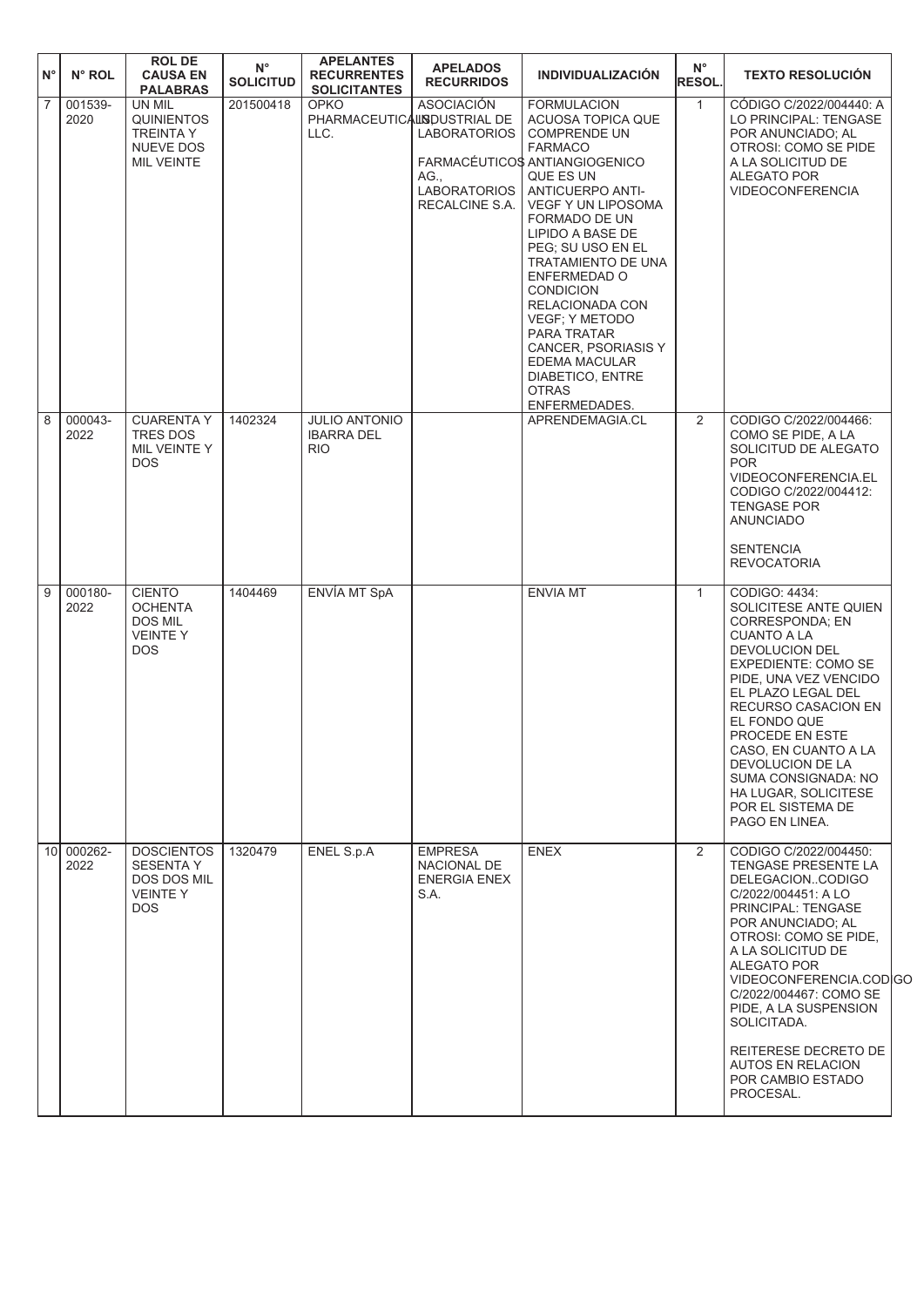| $\mathsf{N}^\circ$ | N° ROL             | <b>ROL DE</b><br><b>CAUSA EN</b><br><b>PALABRAS</b>                                          | $N^{\circ}$<br><b>SOLICITUD</b> | <b>APELANTES</b><br><b>RECURRENTES</b><br><b>SOLICITANTES</b>                                      | <b>APELADOS</b><br><b>RECURRIDOS</b> | <b>INDIVIDUALIZACIÓN</b> | $N^{\circ}$<br>RESOL. | <b>TEXTO RESOLUCIÓN</b>                                                                                                                                                                                                                                                 |
|--------------------|--------------------|----------------------------------------------------------------------------------------------|---------------------------------|----------------------------------------------------------------------------------------------------|--------------------------------------|--------------------------|-----------------------|-------------------------------------------------------------------------------------------------------------------------------------------------------------------------------------------------------------------------------------------------------------------------|
| 11                 | 000265-<br>2022    | <b>DOSCIENTOS</b><br><b>SESENTA Y</b><br><b>CINCO DOS</b><br>MIL VEINTE Y<br><b>DOS</b>      | 1375769                         | APPLE INC.                                                                                         |                                      | <b>SENSORKIT</b>         | $\overline{2}$        | CODIGO C/2022/004438: A<br>LO PRINCIPAL: TENGASE<br>POR ANUNCIADO: AL<br>OTROSI: COMO SE PIDE,<br>A LA SOLICITUD DE<br>ALEGATO POR<br>VIDEOCONFERENCIA.<br><b>SENTENCIA</b><br><b>CONFIRMATORIA</b>                                                                     |
| 12                 | 000266-<br>2022    | <b>DOSCIENTOS</b><br><b>SESENTA Y</b><br><b>SEIS DOS MIL</b><br><b>VEINTEY</b><br><b>DOS</b> | 1411154                         | <b>MOLINOS</b><br>CUNACO S.A.                                                                      |                                      | <b>SEIS CEROS</b>        | $\overline{2}$        | CÓDIGO C/2022/004411:<br>TENGASE PRESENTE LA<br>DELEGACIONCÓDIGO<br>C/2022/004411: A LO<br>PRINCIPAL: TENGASE<br>POR ANUNCIADO; AL<br>OTROSI: COMO SE PIDE,<br>A LA SOLICITUD DE<br><b>ALEGATO POR</b><br>VIDEOCONFERENCIA.<br><b>SENTENCIA</b><br><b>CONFIRMATORIA</b> |
| 13                 | 000267-<br>2022    | <b>DOSCIENTOS</b><br><b>SESENTAY</b><br>SIETE DOS<br>MIL VEINTE Y<br><b>DOS</b>              | 1411155                         | <b>MOLINOS</b><br>CUNACO S.A.                                                                      |                                      | <b>CINCO CEROS</b>       | $\overline{2}$        | CÓDIGO C/2022/004410:<br>TENGASE PRESENTE LA<br>DELEGACIONCODIGO<br>C/2022/004410: A LO<br>PRINCIPAL: TENGASE<br>POR ANUNCIADO; AL<br>OTROSI: COMO SE PIDE,<br>A LA SOLICITUD DE<br><b>ALEGATO POR</b><br>VIDEOCONFERENCIA.<br><b>SENTENCIA</b><br><b>CONFIRMATORIA</b> |
| 14                 | 000268-<br>2022    | <b>DOSCIENTOS</b><br><b>SESENTAY</b><br>OCHO DOS<br>MIL VEINTE Y<br><b>DOS</b>               | 1411156                         | <b>MOLINOS</b><br>CUNACO S.A.                                                                      |                                      | <b>CUATRO CEROS</b>      | 2                     | CÓDIGO C/2022/004409:<br>TENGASE PRESENTE LA<br>DELEGACIONCÓDIGO<br>C/2022/004409: A LO<br>PRINCIPAL: TENGASE<br>POR ANUNCIADO; AL<br>OTROSI: COMO SE PIDE,<br>A LA SOLICITUD DE<br>ALEGATO POR<br>VIDEOCONFERENCIA.<br><b>SENTENCIA</b><br><b>CONFIRMATORIA</b>        |
|                    | 15 000270-<br>2022 | <b>DOSCIENTOS</b><br><b>SETENTA</b><br>DOS MIL<br><b>VEINTEY</b><br>DOS.                     | 1397141                         | SOCIEDAD<br><b>AGRICOLA</b><br><b>HACIENDA MAL</b><br>PASO Y<br><b>COMPAÑIA</b><br><b>LIMITADA</b> |                                      | <b>GRAN PASO</b>         | $\overline{2}$        | CODIGO C/2022/004417: A<br>LO PRINCIPAL: TENGASE<br>POR ANUNCIADO Y<br>COMO SE PIDE, A LA<br>SOLICITUD DE ALEGATO<br><b>POR</b><br>VIDEOCONFERENCIA; AL<br>OTROSI: TENGASE<br>PRESENTE.<br><b>SENTENCIA</b><br><b>CONFIRMATORIA</b>                                     |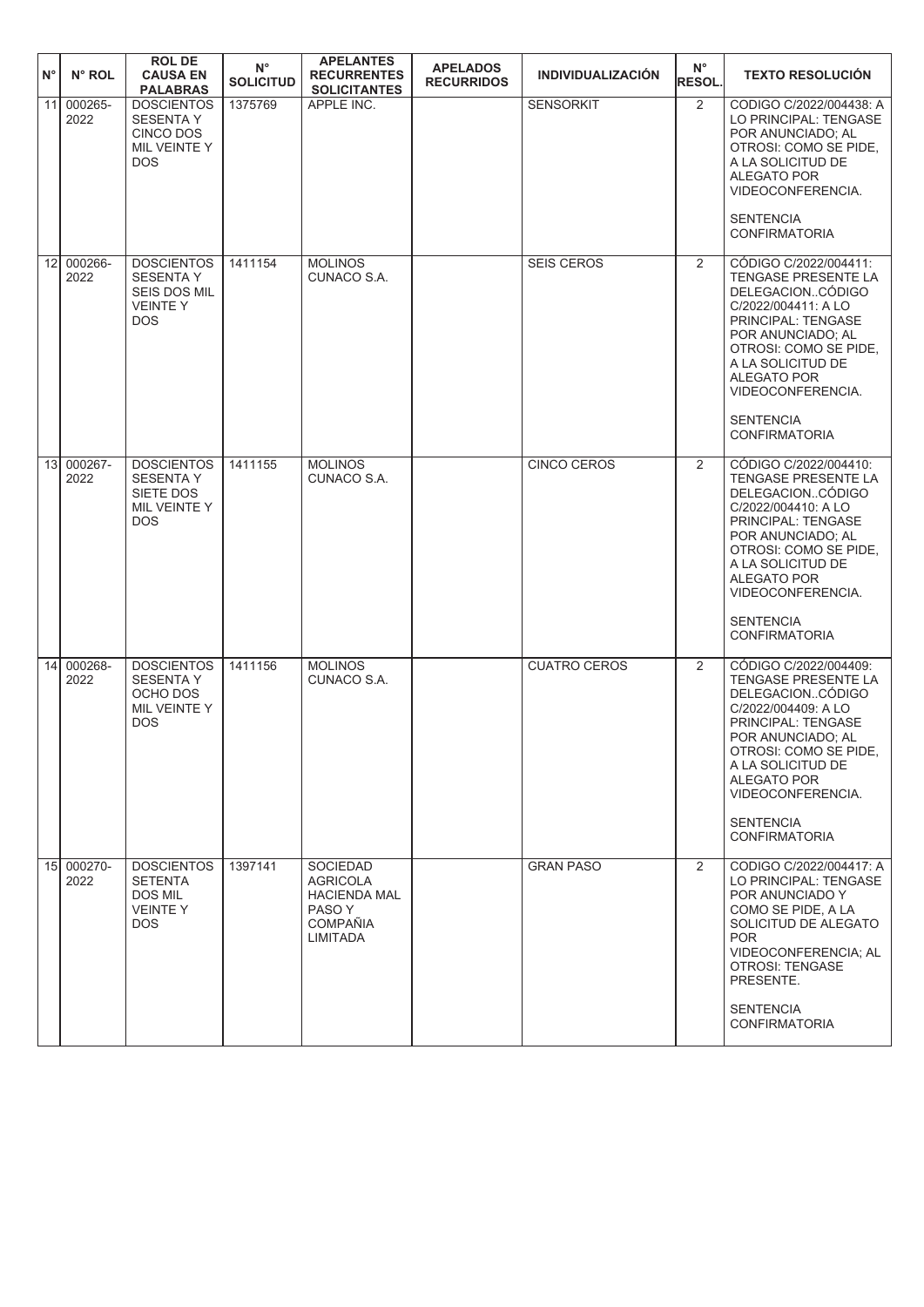| $N^{\circ}$ | N° ROL             | <b>ROL DE</b><br><b>CAUSA EN</b><br><b>PALABRAS</b>                                    | $N^{\circ}$<br><b>SOLICITUD</b> | <b>APELANTES</b><br><b>RECURRENTES</b><br><b>SOLICITANTES</b>                                                                                                               | <b>APELADOS</b><br><b>RECURRIDOS</b> | <b>INDIVIDUALIZACIÓN</b>            | $N^{\circ}$<br><b>RESOL.</b> | <b>TEXTO RESOLUCIÓN</b>                                                                                                                                                                                                                                                                                                                                                     |  |
|-------------|--------------------|----------------------------------------------------------------------------------------|---------------------------------|-----------------------------------------------------------------------------------------------------------------------------------------------------------------------------|--------------------------------------|-------------------------------------|------------------------------|-----------------------------------------------------------------------------------------------------------------------------------------------------------------------------------------------------------------------------------------------------------------------------------------------------------------------------------------------------------------------------|--|
|             | 16 000271-<br>2022 | <b>DOSCIENTOS</b><br><b>SETENTAY</b><br>UN DOS MIL<br><b>VEINTEY</b><br><b>DOS</b>     | 1327611                         | <b>TIGRE CHILE</b><br>S.A.<br><b>PARTICIPACOES</b>                                                                                                                          |                                      | <b>TIGRE</b>                        | 2                            | CODIGO C/2022/004448:<br>TENGASE PRESENTE LA<br>DELEGACIONCODIGO<br>C/2022/004449: A LO<br>PRINCIPAL: TENGASE<br>POR ANUNCIADO; AL<br>OTROSI: COMO SE PIDE,<br>A LA SOLICITUD DE<br><b>ALEGATO POR</b><br>VIDEOCONFERENCIACODIGC<br>C/2022/004452: TENGASE<br>PRESENTE.<br><b>SENTENCIA</b>                                                                                 |  |
|             |                    |                                                                                        |                                 |                                                                                                                                                                             |                                      |                                     |                              | <b>REVOCATORIA</b>                                                                                                                                                                                                                                                                                                                                                          |  |
|             | 17 000275-<br>2022 | <b>DOSCIENTOS</b><br><b>SETENTAY</b><br><b>CINCO DOS</b><br>MIL VEINTE Y<br><b>DOS</b> | 1393290                         | <b>FELIPE</b><br><b>CORNEJO</b><br>PUBLICIDAD Y<br><b>COMERCIAL</b><br>E.I.R.L.                                                                                             |                                      | ¡NDIGO!                             | $\mathbf{1}$                 | REITERESE DECRETO DE<br><b>AUTOS EN RELACION</b><br>POR CAMBIO ESTADO<br>PROCESAL                                                                                                                                                                                                                                                                                           |  |
|             | 18 000277-<br>2022 | <b>DOSCIENTOS</b><br><b>SETENTA Y</b><br>SIETE DOS<br>MIL VEINTE Y<br><b>DOS</b>       | 1412156                         | <b>CHOCOLATES</b><br><b>DEL MUNDO</b><br>S.A.                                                                                                                               |                                      | LA FÊTE CHOCOLAT LA<br>FÊTE DE NOËL | 2                            | CODIGO C/2022/004367:<br>COMO SE PIDE, A LA<br>SOLICITUD DE ALEGATO<br><b>POR</b><br>VIDEOCONFERENCIACODIGO<br>C/2022/004464: TENGASE<br>POR ANUNCIADO<br><b>SENTENCIA</b><br><b>CONFIRMATORIA</b>                                                                                                                                                                          |  |
|             | 19 000278-<br>2022 | <b>DOSCIENTOS</b><br><b>SETENTA Y</b><br>OCHO DOS<br>MIL VEINTE Y<br><b>DOS</b>        | 1432917                         | <b>EMILIO</b><br>VALLEJO, S.A.                                                                                                                                              |                                      | CAMPIÑA DEL OLIVAR                  | 2                            | CÓDIGO C/2022/004396: A<br>LO PRINCIPAL: COMO SE<br>PIDE, A LA SUSPENSION<br>SOLICITADA; AL OTROSI:<br>POR ACOMPAÑADOS.                                                                                                                                                                                                                                                     |  |
|             |                    |                                                                                        |                                 |                                                                                                                                                                             |                                      |                                     |                              | REITERESE DECRETO<br><b>AUTOS EN RELACION</b><br>POR CAMBIO DE ESTADO<br>PROCESAL                                                                                                                                                                                                                                                                                           |  |
| 20I         | 000285-<br>2022    | <b>DOSCIENTOS</b><br><b>OCHENTA Y</b><br>CINCO DOS<br>MIL VEINTE Y<br><b>DOS</b>       | 1396838                         | <b>SERVICIOS Y</b><br><b>MANTENCIONES</b><br><b>MERCSOLUCIONES</b><br><b>LIMITADA</b>                                                                                       | <b>MERCK KGaA</b>                    | MERC SOLUCIONES                     | 2                            | CODIGO C/2022/004369:<br>COMO SE PIDE, A LA<br>SOLICITUD DE ALEGATO<br><b>POR</b><br>VIDEOCONFERENCIACODIGO<br>C/2022/004463: TENGASE<br>POR ANUNCIADO<br><b>SENTENCIA</b>                                                                                                                                                                                                  |  |
|             |                    |                                                                                        |                                 |                                                                                                                                                                             |                                      |                                     |                              | <b>CONFIRMATORIA</b>                                                                                                                                                                                                                                                                                                                                                        |  |
|             | 21 000292-<br>2022 | <b>DOSCIENTOS</b><br>NOVENTA Y<br>DOS DOS MIL<br><b>VEINTEY</b><br><b>DOS</b>          | 1394936                         | COMPAÑIA DE<br>PETROLEOS DE<br>CHILE COPEC<br><b>COORDINADOR</b><br><b>INDEPENDIENTE</b><br><b>DEL SISTEMA</b><br><b>ELÉCTRICO</b><br>NACIONAL,<br><b>RENO CHILE</b><br>S.A |                                      | <b>RENOVA</b>                       | 2                            | CÓDIGO C/2022/004424:<br>TENGASE PRESENTE LA<br>DELEGACIONCÓDIGO<br>C/2022/004446: TENGASE<br>POR ANUNCIADO; COMO<br>SE PIDE, A LA SOLICITUD<br>DE ALEGATO POR<br>VIDEOCONFERENCIACÓDIGO<br>C/2022/004446: COMO SE<br>PIDE, A LA SUSPENSIÓN<br>SOLICITADA: TENGASE<br>PRESENTE; POR<br>ACOMPAÑADO.<br>REITERESE DECRETO<br><b>AUTOS EN RELACION</b><br>POR CAMBIO DE ESTADO |  |
|             |                    |                                                                                        |                                 |                                                                                                                                                                             |                                      |                                     |                              | PROCESAL                                                                                                                                                                                                                                                                                                                                                                    |  |
| 22          | 000298-<br>2022    | <b>DOSCIENTOS</b><br><b>NOVENTA Y</b><br>OCHO DOS<br>MIL VEINTE Y<br>DOS               | 1395397                         | D' MARCO SPA                                                                                                                                                                |                                      | D - MARCO                           | $\mathbf{1}$                 | <b>DESE CUENTA</b>                                                                                                                                                                                                                                                                                                                                                          |  |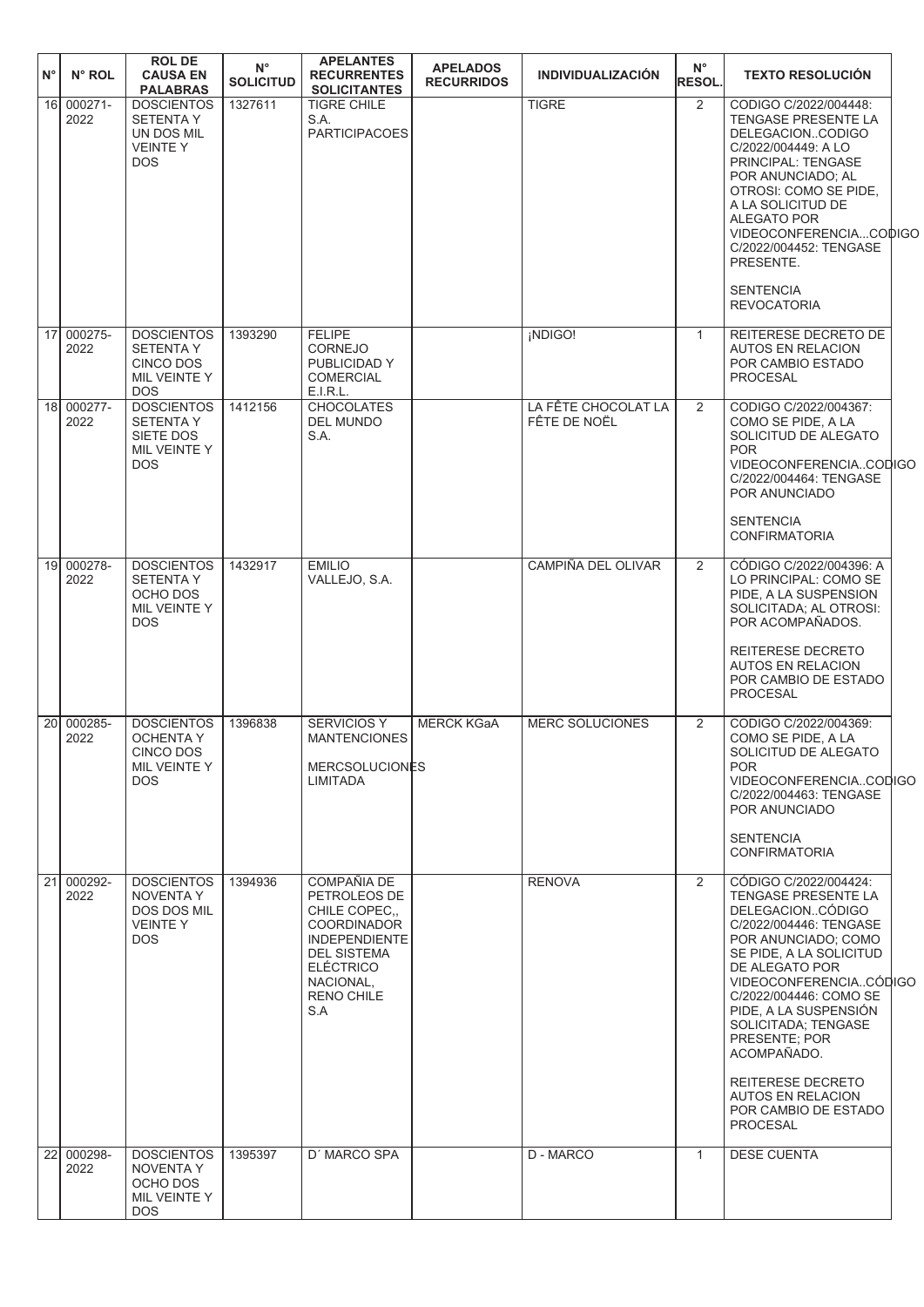| N°        | N° ROL             | <b>ROLDE</b><br><b>CAUSA EN</b><br><b>PALABRAS</b>                                        | $N^{\circ}$<br><b>SOLICITUD</b> | <b>APELANTES</b><br><b>RECURRENTES</b><br><b>SOLICITANTES</b> | <b>APELADOS</b><br><b>RECURRIDOS</b> | <b>INDIVIDUALIZACIÓN</b>                                          | $N^{\circ}$<br><b>RESOL.</b> | <b>TEXTO RESOLUCIÓN</b>                                                                                                                                                                                                                                       |
|-----------|--------------------|-------------------------------------------------------------------------------------------|---------------------------------|---------------------------------------------------------------|--------------------------------------|-------------------------------------------------------------------|------------------------------|---------------------------------------------------------------------------------------------------------------------------------------------------------------------------------------------------------------------------------------------------------------|
|           | 23 000299-<br>2022 | <b>DOSCIENTOS</b><br><b>NOVENTA Y</b><br>NUEVE DOS<br>MIL VEINTE Y<br><b>DOS</b>          | 1392759                         | <b>BORA</b><br><b>CREATIONS S.L.</b>                          |                                      | <b>DOUBLE TROUBLE</b>                                             | $\mathbf{1}$                 | CODIGO C/2022/004443: A<br>LO PRINCIPAL: TENGASE<br>PRESENTE AL SE HACE<br>PARTE; AL PRIMER<br>OTROSI: COMO SE PIDE<br>A LA SOLICITUD DE<br>ALEGATOS; AL SEGUNDO<br><b>OTROSI: TENGASE</b><br>PRESENTE LAS<br>DELEGACIONES DE<br>PODER.<br>AUTOS EN RELACION. |
| 24        | 000300-<br>2022    | <b>TRECIENTOS</b><br><b>DOS MIL</b><br><b>VEINTEY</b><br><b>DOS</b>                       | 1389204                         | <b>HUAWEI</b><br><b>TECHNOLOGIES</b><br>CO., LTD.             |                                      | <b>LINK NOW</b>                                                   | $\mathbf{1}$                 | CODIGO C/2022/004461: A<br>LO PRINCIPAL: TENGASE<br>PRESENTE; AL OTROSI:<br>COMO SE PIDE.<br>AUTOS EN RELACION.                                                                                                                                               |
|           | 25 000302-<br>2022 | <b>TRECIENTOS</b><br><b>DOS DOS MIL</b><br><b>VEINTEY</b><br><b>DOS</b>                   | 1389208                         | <b>HUAWEI</b><br><b>TECHNOLOGIES</b><br>CO., LTD.             |                                      | <b>LINK NOW</b>                                                   | $\mathbf{1}$                 | CODIGO C/2022/004460: A<br>LO PRINCIPAL: TENGASE<br>PRESENTE: AL OTROSI:<br>COMO SE PIDE.<br><b>AUTOS EN RELACION.</b>                                                                                                                                        |
| <b>26</b> | 000304-<br>2022    | <b>TRECIENTOS</b><br><b>CUATRO DOS</b><br>MIL VEINTE Y<br><b>DOS</b>                      | 1373744                         | <b>TRANSELEC</b><br>S.A.                                      |                                      | <b>PULSE</b>                                                      | $\mathbf{1}$                 | CODIGO C/2022/004435: A<br>LO PRINCIPAL: TENGASE<br>PRESENTE AL SE HACE<br>PARTE; AL OTROSI:<br>COMO SE PIDE A LA<br>SOLICITUD DE<br>ALEGATOS. AUTOS EN<br>RELACION.                                                                                          |
| 27        | 000313-<br>2022    | <b>TRECIENTOS</b><br>TRECE DOS<br>MIL VEINTE Y<br><b>DOS</b>                              | 1409270                         | <b>SOLMAX CHILE</b><br>SpA                                    |                                      | <b>STABLEMAX</b>                                                  | $\mathbf{1}$                 | <b>DESE CUENTA</b>                                                                                                                                                                                                                                            |
|           | 28 000315-<br>2022 | <b>TRECIENTOS</b><br>QUINCE DOS<br>MIL VEINTE Y<br><b>DOS</b>                             | 1391790                         | <b>IKONYCO SpA</b>                                            |                                      | <b>ICONYCO</b>                                                    | $\mathbf{1}$                 | <b>DESE CUENTA</b>                                                                                                                                                                                                                                            |
|           | 29 000317-<br>2022 | <b>TRECIENTOS</b><br><b>DIECISIETE</b><br><b>DOS MIL</b><br><b>VEINTE Y</b><br><b>DOS</b> | 1396206                         | <b>COMERCIAL IBF</b><br><b>SPA</b>                            |                                      | <b>IBF GESTION DE</b><br><b>ACTIVOS</b>                           | $\mathbf{1}$                 | <b>DESE CUENTA</b>                                                                                                                                                                                                                                            |
|           | 30 000318-<br>2022 | <b>TRECIENTOS</b><br><b>DIECIOCHO</b><br><b>DOS MIL</b><br><b>VEINTEY</b><br>DOS.         | 1386588                         | <b>JUAN LUIS</b><br><b>CONTRERAS</b><br>SABAL                 |                                      | PATAGON VALLEY                                                    | $\mathbf{1}$                 | CODIGO C/2022/004459: A<br>LO PRINCIPAL: TENGASE<br>PRESENTE; AL OTROSI:<br>COMO SE PIDE.<br>AUTOS EN RELACION.                                                                                                                                               |
|           | 31 000319-<br>2022 | <b>TRECIENTOS</b><br><b>DIECINUEVE</b><br><b>DOS MIL</b><br><b>VEINTEY</b><br>DOS.        | 1403955                         | <b>GABRICA SAS</b>                                            |                                      | <b>GRAND VITA PASO A</b><br>PASO, NUTRICIÓN<br><b>GARANTIZADA</b> | $\mathbf{1}$                 | CODIGO C/2022/004421:<br>COMO SE PIDE A LA<br>SOLICITUD DE<br>ALEGATOS. AUTOS EN<br>RELACION.                                                                                                                                                                 |
|           | 32 000321-<br>2022 | <b>TRECIENTOS</b><br><b>VEINTE Y UN</b><br><b>DOS MIL</b><br><b>VEINTEY</b><br><b>DOS</b> | 1327628                         | <b>TIGRE CHILE</b><br>S.A.<br><b>PARTICIPACOES</b>            |                                      | <b>TIGRE</b>                                                      | $\mathbf{1}$                 | CODIGO C/2022/004420: A<br>LO PRINCIPAL: TENGASE<br>PRESENTE LA CESION<br>DE SOLICITUD<br>MODIFIQUESE LA<br>CARATULA Y EL SISTEMA<br>COMPUTACIONAL; AL<br>OTROSI: TENGASE<br>PRESENTE EL<br>PATROCINIO Y PODER.                                               |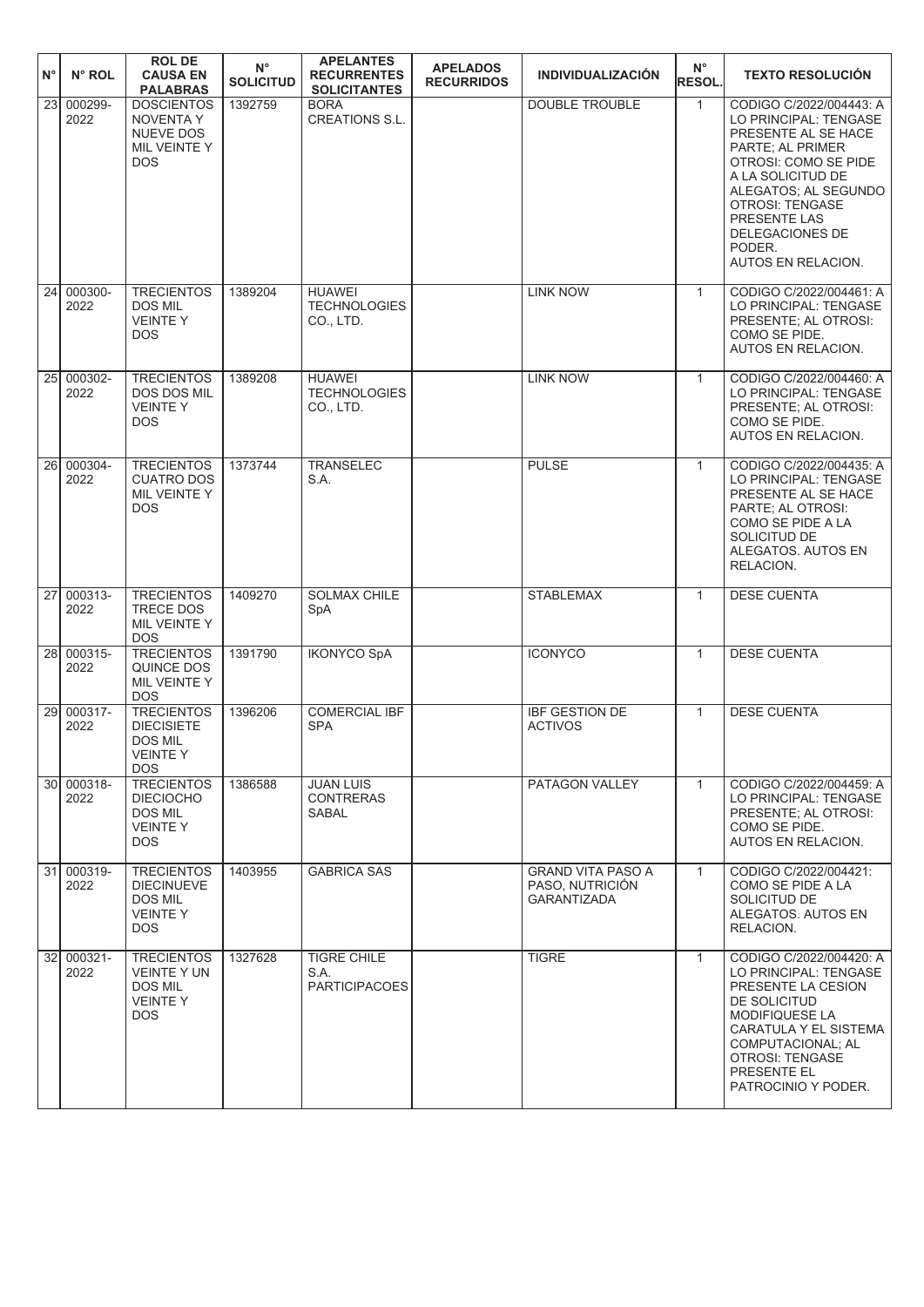| $N^{\circ}$     | $N^{\circ}$ ROL    | <b>ROL DE</b><br><b>CAUSA EN</b><br><b>PALABRAS</b>                                    | $N^{\circ}$<br><b>SOLICITUD</b> | <b>APELANTES</b><br><b>RECURRENTES</b><br><b>SOLICITANTES</b> | <b>APELADOS</b><br><b>RECURRIDOS</b>                          | <b>INDIVIDUALIZACIÓN</b>                 | $N^{\circ}$<br><b>RESOL.</b> | <b>TEXTO RESOLUCIÓN</b>                                                                                                                                                                                                                                                                                                                                                                                    |
|-----------------|--------------------|----------------------------------------------------------------------------------------|---------------------------------|---------------------------------------------------------------|---------------------------------------------------------------|------------------------------------------|------------------------------|------------------------------------------------------------------------------------------------------------------------------------------------------------------------------------------------------------------------------------------------------------------------------------------------------------------------------------------------------------------------------------------------------------|
| 33 <sub>1</sub> | 000324-<br>2022    | <b>TRECIENTOS</b><br><b>VEINTEY</b><br><b>CUATRO DOS</b><br>MIL VEINTE Y<br><b>DOS</b> | 1389013                         | <b>HAPP SPA</b>                                               | <b>HAPPN</b>                                                  | <b>HAPP</b>                              | 2                            | CODIGO C/2022/004413: A<br>LO PRINCIPAL: TENGASE<br>PRESENTE AL SE HACE<br>PARTE; AL PRIMER<br>OTROSI: TENGASE<br>PRESENTE EN LA VISTA<br>DE LA CAUSA; AL<br>SEGUNDO OTROSI:<br>TENGASE PRESENTE EL<br>PATROCINIO Y PODER;<br>AL TERCER OTROSI: POR<br>ACOMPAÑADOS. AUTOS<br>EN RELACION.<br>CODIGO C/2022/004457: A<br>LO PRINCIPAL: TENGASE<br>PRESENTE; AL OTROSI:<br>ESTESE A LO RESUELTO<br>EN AUTOS. |
| 34              | 000325-<br>2022    | <b>TRECIENTOS</b><br><b>VEINTEY</b><br><b>CINCO DOS</b><br>MIL VEINTE Y<br><b>DOS</b>  | 1397476                         | <b>GLORIA S.A</b>                                             |                                                               | <b>ETIQUETA</b>                          | $\mathbf{1}$                 | CODIGO: 4458:<br>ATENDIDO QUE LA<br>REPRESENTACION DE<br><b>GLORIA S.A EN EL</b><br><b>RECURSO DE</b><br><b>APELACION ESTA</b><br>PATROCINADA POR EL<br>ABOGADO CLAUDIO<br><b>GUERRA GAETE,</b><br>ASUMASE<br><b>EXPRESAMENTE EL</b><br>PATROCINIO Y PODER<br>ACOMPAÑANDO EL<br>PODER DE<br><b>REPRESENTACION</b><br>RESPECTIVO, DENTRO<br>DE TERCERO DIA.                                                 |
| 35I             | 000329-<br>2022    | <b>TRECIENTOS</b><br><b>VEINTEY</b><br>NUEVE DOS<br>MIL VEINTE Y<br><b>DOS</b>         | 1386647                         | <b>MONSTER</b><br><b>ENERGY</b><br><b>COMPANY</b>             |                                                               | <b>MONSTER ENERGY</b><br><b>SPECTRUM</b> | $\mathbf{1}$                 | CODIGO C/2022/004455: A<br>LO PRINCIPAL: TENGASE<br>PRESENTE AL SE HACE<br>PARTE; AL OTROSI:<br>COMO SE PIDE A LA<br>SOLICITUD DE<br>ALEGATOS. AUTOS EN<br>RELACION.                                                                                                                                                                                                                                       |
|                 | 36 000330-<br>2022 | <b>TRECIENTOS</b><br><b>TREINTA DOS</b><br>MIL VEINTE Y<br><b>DOS</b>                  | 1391602                         | LOUNGE S.A.                                                   |                                                               | <b>LOUNGE</b>                            | $\mathbf{1}$                 | CODIGO C/2022/004453: A<br>LO PRINCIPAL: TENGASE<br>PRESENTE; AL PRIMER<br>OTROSI: COMO SE PIDE;<br>AL SEGUNDO OTROSI:<br>TENGASE PRESENTE EN<br>LA VISTA DE LA CAUSA.<br>AUTOS EN RELACION.                                                                                                                                                                                                               |
| 37 <sup>1</sup> | 000332-<br>2022    | <b>TRECIENTOS</b><br><b>TREINTA Y</b><br>DOS DOS MIL<br><b>VEINTEY</b><br>DOS.         | 1394762                         | EBAY, INC                                                     | <b>HÉCTOR</b><br>ANDRÉS<br><b>FUENTES</b><br><b>CIFUENTES</b> | <b>CARBAY</b><br>WWW.CARBAYKOREA.COM     | $\mathbf{1}$                 | CODIGO C/2022/004466: A<br>LO PRINCIPAL: TENGASE<br>PRESENTE AL SE HACE<br>PARTE; AL OTROSI:<br>COMO SE PIDE.<br>AUTOS EN RELACION.                                                                                                                                                                                                                                                                        |
|                 | 38 000335-<br>2022 | <b>TRECIENTOS</b><br><b>TREINTAY</b><br><b>CINCO DOS</b><br>MIL VEINTE Y<br><b>DOS</b> | 1382674                         | <b>MONSTER</b><br><b>ENERGY</b><br><b>COMPANY</b>             |                                                               | <b>MARIPOSA</b>                          | $\mathbf{1}$                 | CODIGO C/2022/004456: A<br>LO PRINCIPAL: TENGASE<br>PRESENTE AL SE HACE<br>PARTE; AL OTROSI:<br>COMO SE PIDE A LA<br>SOLICITUD DE<br>ALEGATOS. AUTOS EN<br>RELACION.                                                                                                                                                                                                                                       |
|                 | 39 000336-<br>2022 | <b>TRECIENTOS</b><br><b>TREINTA Y</b><br>SEIS DOS MIL<br><b>VEINTEY</b><br><b>DOS</b>  | 1440438                         | <b>AGRÍCOLA</b><br><b>SILVA ENCINA</b><br>LIMITADA            | PACIFICBLU<br><b>SPA</b>                                      | <b>DON PACIFICO</b>                      | $\mathbf{1}$                 | AUTOS EN RELACION.                                                                                                                                                                                                                                                                                                                                                                                         |